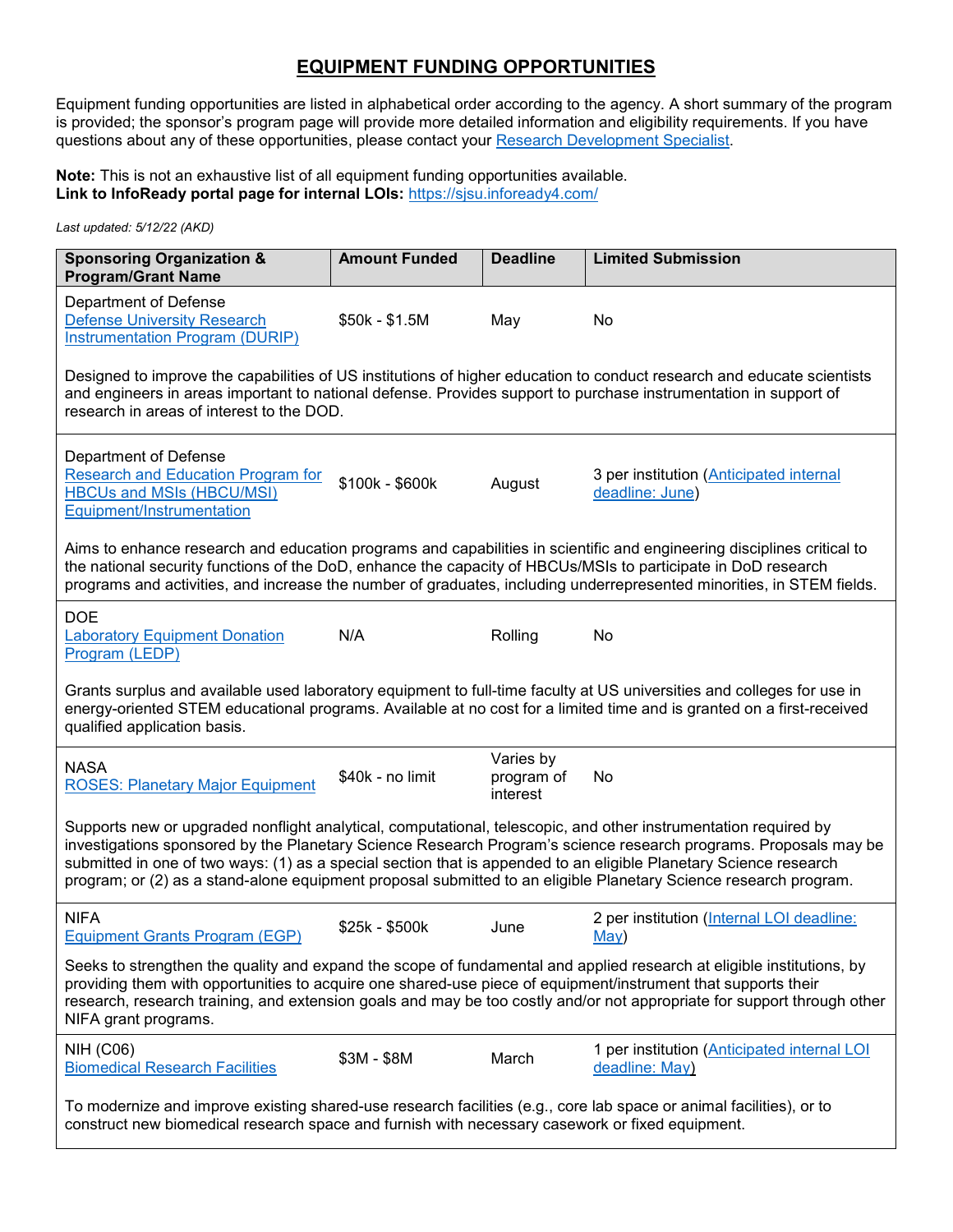| <b>Sponsoring Organization &amp;</b><br><b>Program/Grant Name</b>                                                                                                                                                                                                                                                                                                                                                                                                                                                                                                                                                                                              | <b>Amount Funded</b>                 | <b>Deadline</b>           | <b>Limited Submission</b>                               |  |  |  |
|----------------------------------------------------------------------------------------------------------------------------------------------------------------------------------------------------------------------------------------------------------------------------------------------------------------------------------------------------------------------------------------------------------------------------------------------------------------------------------------------------------------------------------------------------------------------------------------------------------------------------------------------------------------|--------------------------------------|---------------------------|---------------------------------------------------------|--|--|--|
| <b>NIH (S10)</b><br><b>Basic Instrumentation Grant (BIG)</b>                                                                                                                                                                                                                                                                                                                                                                                                                                                                                                                                                                                                   | \$25k - \$250k                       | June                      | 1 per institution (Internal LOI deadline:<br>November)  |  |  |  |
| Encourages applications from groups of NIH-supported investigators to purchase a single costly, specialized,<br>commercially available instrument or an integrated instrumentation system. Types of instruments supported include, but<br>are not limited to, basic cell sorters, confocal microscopes, ultramicrotomes, gel imagers, or computer systems.<br>Applications for standalone computer systems (supercomputers, computer clusters, and data storage systems) will only<br>be considered if the system is solely dedicated to biomedical research. All instruments, integrated systems, and<br>computer systems must be dedicated to research only. |                                      |                           |                                                         |  |  |  |
| <b>NIH (S10)</b><br><b>Shared Instrumentation Grant (SIG)</b>                                                                                                                                                                                                                                                                                                                                                                                                                                                                                                                                                                                                  | \$50k - \$600k                       | June                      | No                                                      |  |  |  |
| Encourages applications from groups of NIH-supported investigators to purchase or upgrade a single item of high-end,<br>specialized, commercially available instrument or integrated system. Types of instruments supported include, but are<br>not limited to: X-ray diffractometers, mass spectrometers, nuclear magnetic resonance spectrometers, DNA and protein<br>sequencers, biosensors, electron and light microscopes, flow cytometers, and biomedical imagers.                                                                                                                                                                                       |                                      |                           |                                                         |  |  |  |
| <b>NIH (S10)</b><br><b>High End Instrumentation (HEI)</b>                                                                                                                                                                                                                                                                                                                                                                                                                                                                                                                                                                                                      | \$600k - \$2M                        | June                      | No                                                      |  |  |  |
| Encourages applications from groups of NIH-supported investigators to purchase or upgrade a single item of high-end,<br>specialized, commercially available instrument or integrated system. Types of instruments supported include, but are<br>not limited to: X-ray diffraction systems, nuclear magnetic resonance (NMR) and mass spectrometers, DNA and protein<br>sequencers, biosensors, electron and confocal microscopes, cell-sorters, and biomedical imagers.                                                                                                                                                                                        |                                      |                           |                                                         |  |  |  |
| <b>NIH (R24)</b><br><b>Modern Equipment for Shared-Use</b><br><b>Biomedical Research Facilities:</b><br><b>Advancing Research-Related</b><br><b>Operations</b>                                                                                                                                                                                                                                                                                                                                                                                                                                                                                                 | \$25k - \$400k<br>of direct costs    | December<br>(anticipated) | 1 per institution<br>(Internal LOI deadline: September) |  |  |  |
| Supports the purchase and installation of advanced equipment to enhance and modernize research-supporting<br>operations of biomedical research facilities. Targeted are core facilities, animal research facilities, and other research<br>spaces that are used on a shared basis.                                                                                                                                                                                                                                                                                                                                                                             |                                      |                           |                                                         |  |  |  |
| <b>NSF</b><br><b>Capacity: Biological Field Stations</b><br>and Marine Laboratories (FSML)                                                                                                                                                                                                                                                                                                                                                                                                                                                                                                                                                                     | No limit                             | Continuous                | No                                                      |  |  |  |
| Supports environmental and basic biological research and education by preserving access to study areas and<br>organisms, by providing facilities and equipment in close proximity to those study areas, and by fostering an<br>atmosphere of mutual scientific interest and collaboration in research and education.                                                                                                                                                                                                                                                                                                                                           |                                      |                           |                                                         |  |  |  |
| <b>NSF</b><br><b>CISE Community Research</b>                                                                                                                                                                                                                                                                                                                                                                                                                                                                                                                                                                                                                   | Planning projects:<br>\$50k - \$100k |                           |                                                         |  |  |  |
| Infrastructure (CCRI)                                                                                                                                                                                                                                                                                                                                                                                                                                                                                                                                                                                                                                          | Medium projects:<br>\$750k - \$2M    | June                      | Organization - no                                       |  |  |  |
|                                                                                                                                                                                                                                                                                                                                                                                                                                                                                                                                                                                                                                                                | Grand projects:<br>$$2M - $5M$       |                           | PI/Co-PI - 1 proposal                                   |  |  |  |
| Supports the creation and enhancement of world-class research infrastructure that will support focused research<br>agendas in computer and information science and engineering. Provides infrastructure, tools, resources, and user<br>services to support the associated research community in pursuing innovative research ideas to fruition. This could<br>include equipment, testbeds, software, and data repositories needed to push the limits of computing, communications<br>and information systems.                                                                                                                                                  |                                      |                           |                                                         |  |  |  |